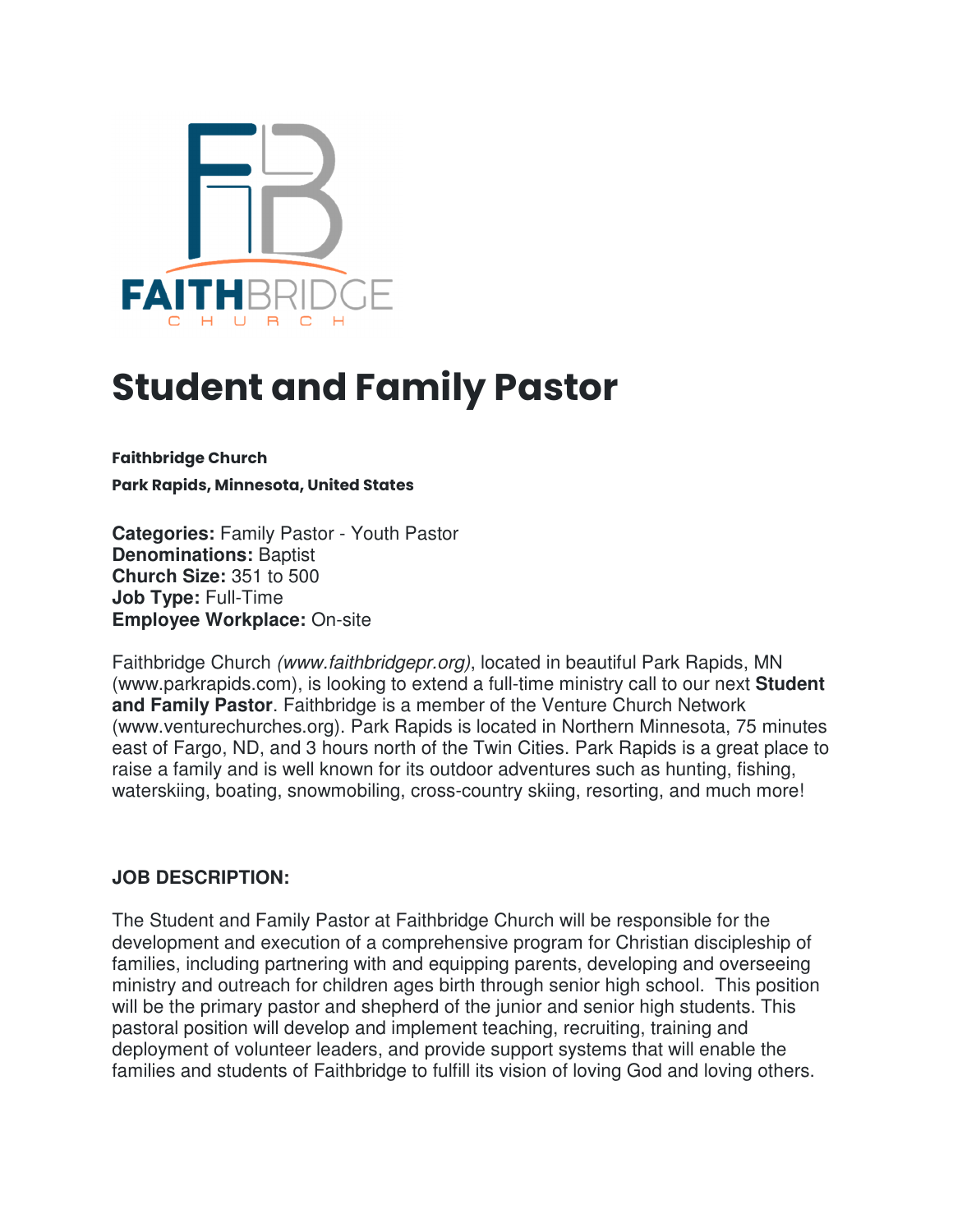#### **Church Leadership (5 hours)**

- Be a part of the Pastoral Lead team to help fulfill the church vision as a whole.
- Champion the vision and direction of the student and family ministries team.
- Assist in helping to care for the congregational needs of the church.
- Help in church wide events to support the mission and vision of the church.
- Participate in all staff meetings and prayer times.
- Provide theological leadership and biblical teaching to the congregation.
- Manage the budget for the student and family ministry team.

#### **Leadership Development + Care (10 hours)**

- Provide leadership, direction, and cohesion within the student and family ministries team.
- Equip, encourage and care for student and family ministry volunteers as they lead their teams/classes.
- Ensure that new volunteers are equipped to effectively minister to kids, students, and their parents.

#### **Developing Relationships (5 hours)**

• Working alongside the communications team, regularly connect and clearly communicate all news, events, and training opportunities with volunteers, students, and parents to build relationships and help them pursue Jesus.

#### **Planning & Programming (20 hours)**

- Plan and lead Sunday morning and midweek gatherings for junior and senior high students, including music, media, message, set up/tear down, and other activities.
- Plan and oversee Sunday morning programming for elementary through senior high school students.
- Pastoral contact for midweek AWANA program.
- Oversee all events, camps and retreats within the student and family ministry, which may include family camp, youth retreats, VBS, and/or family/youth mission trips.
- Establish and oversee a comprehensive curriculum between all areas of the family ministries, such as Orange or something along those lines (does not have to be the Orange philosophy per se).
- Develop and implement a plan for on-going parent training and encouragement, which may include Bible studies to help them understand their role and responsibilities in discipling their kids.
- Oversee the safety of children, youth, and volunteers by ensuring all volunteers have met appropriate safety protocols.